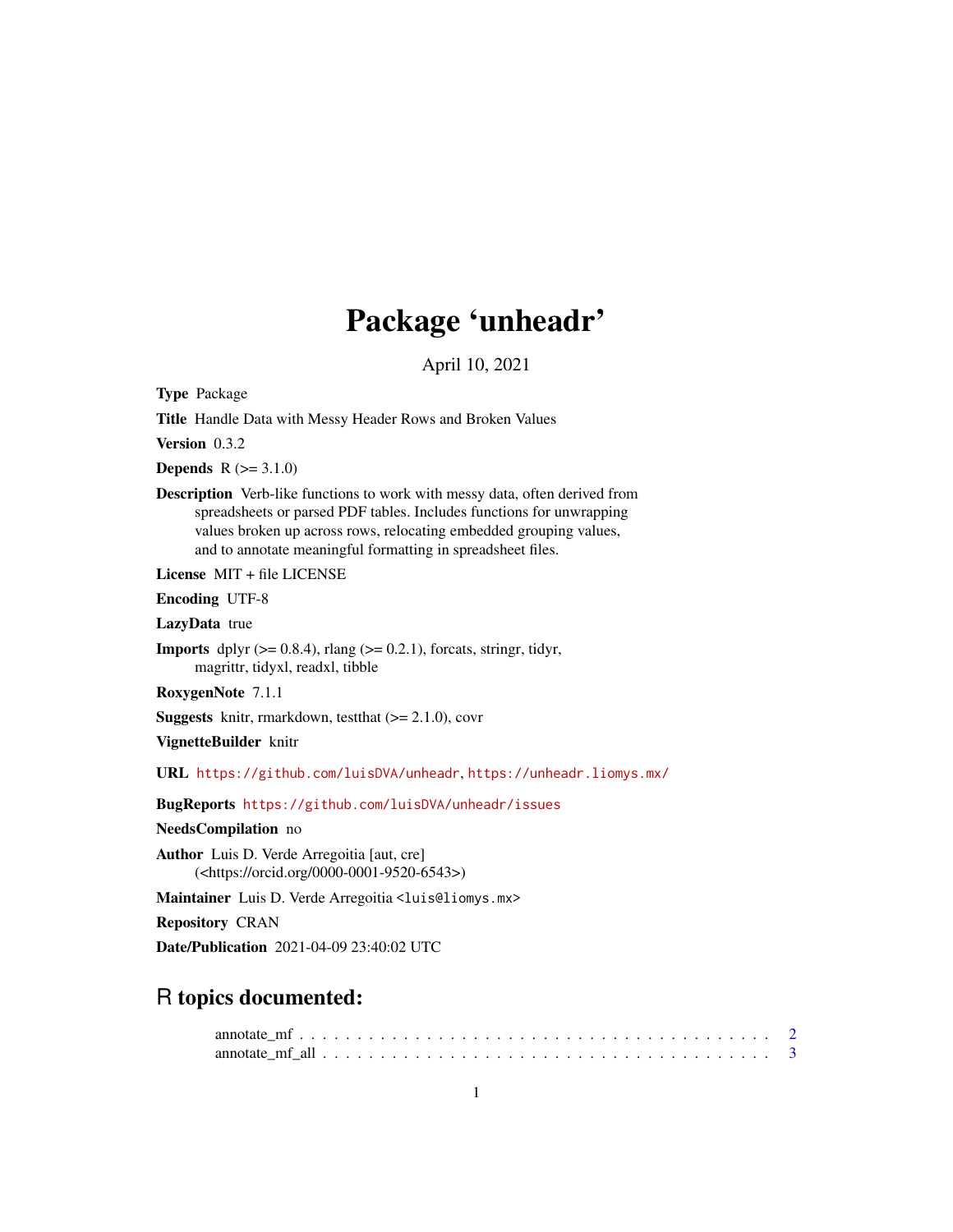# <span id="page-1-0"></span>2 annotate\_mf

| Index | 15 |
|-------|----|
|       |    |
|       |    |
|       |    |
|       |    |
|       |    |
|       |    |
|       |    |
|       |    |
|       |    |
|       |    |
|       |    |
|       |    |
|       |    |
|       |    |

annotate\_mf *Annotate meaningful formatting*

# Description

Turns cell formatting into annotations for values in the target row.

# Usage

```
annotate_mf(xlfilepath, orig, new)
```
# Arguments

| xlfilepath | Path to a single-sheet spreadsheet file (xls or xlsx).        |
|------------|---------------------------------------------------------------|
| orig       | Variable to annotate formatting in.                           |
| new        | Name of new variable with cell formatting pasted as a string. |

# Details

At this point, seven popular approaches for meaningful formatting (bold, colored text, italic, strikethrough, underline, double underline, and cell highlighting) are hardcoded in the function. sheets, skip, and range arguments for spreadsheet input are not supported. The hex8 code of the fill color used for text color and cell highlighting is also appended in the output. Ensure the data in the spreadsheet are rectangular before running.

#### Value

A tibble with a new column with meaningful formatting embedded as text.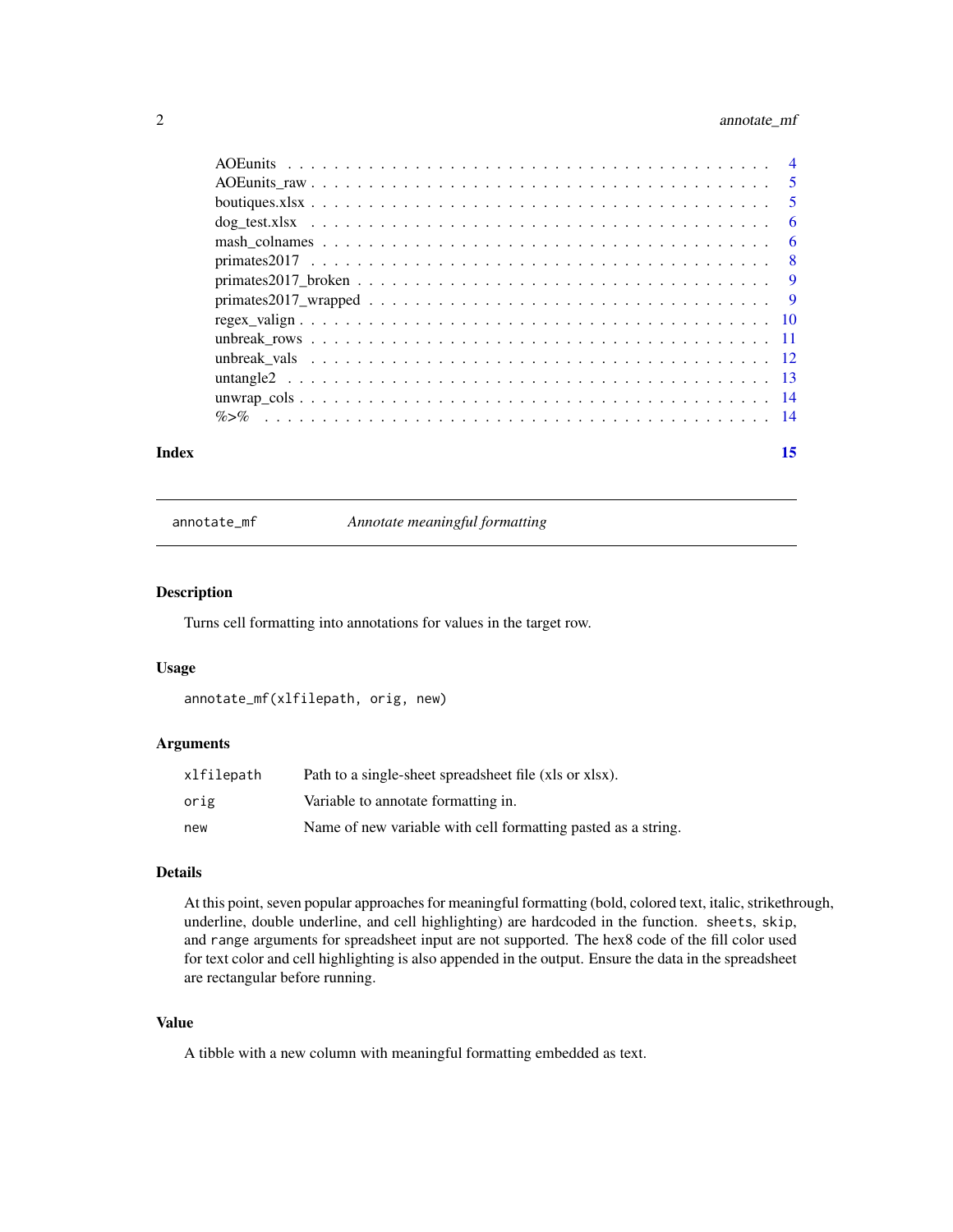#### <span id="page-2-0"></span>Examples

```
example_spreadsheet <- system.file("extdata/dog_test.xlsx", package = "unheadr")
annotate_mf(example_spreadsheet, orig = Task, new = Task_annotated)
```
annotate\_mf\_all *Annotate meaningful formatting for all cells*

# Description

Turns cell formatting into annotations for all values across all variables.

#### Usage

annotate\_mf\_all(xlfilepath)

#### Arguments

xlfilepath Path to a single-sheet spreadsheet file (xls or xlsx).

#### Details

At this point, seven popular approaches for meaningful formatting (bold, colored text, italic, strikethrough, underline, double underline, and cell highlighting) are hardcoded in the function. sheets, skip, and range arguments for spreadsheet input are not supported. The hex8 code of the fill color used for text color and cell highlighting is also appended in the output. Ensure the data in the spreadsheet are rectangular before running.

#### Value

A tibble with meaningful formatting embedded as text for all rows and columns.

#### Examples

```
example_spreadsheet <- system.file("extdata/boutiques.xlsx", package = "unheadr")
annotate_mf_all(example_spreadsheet)
```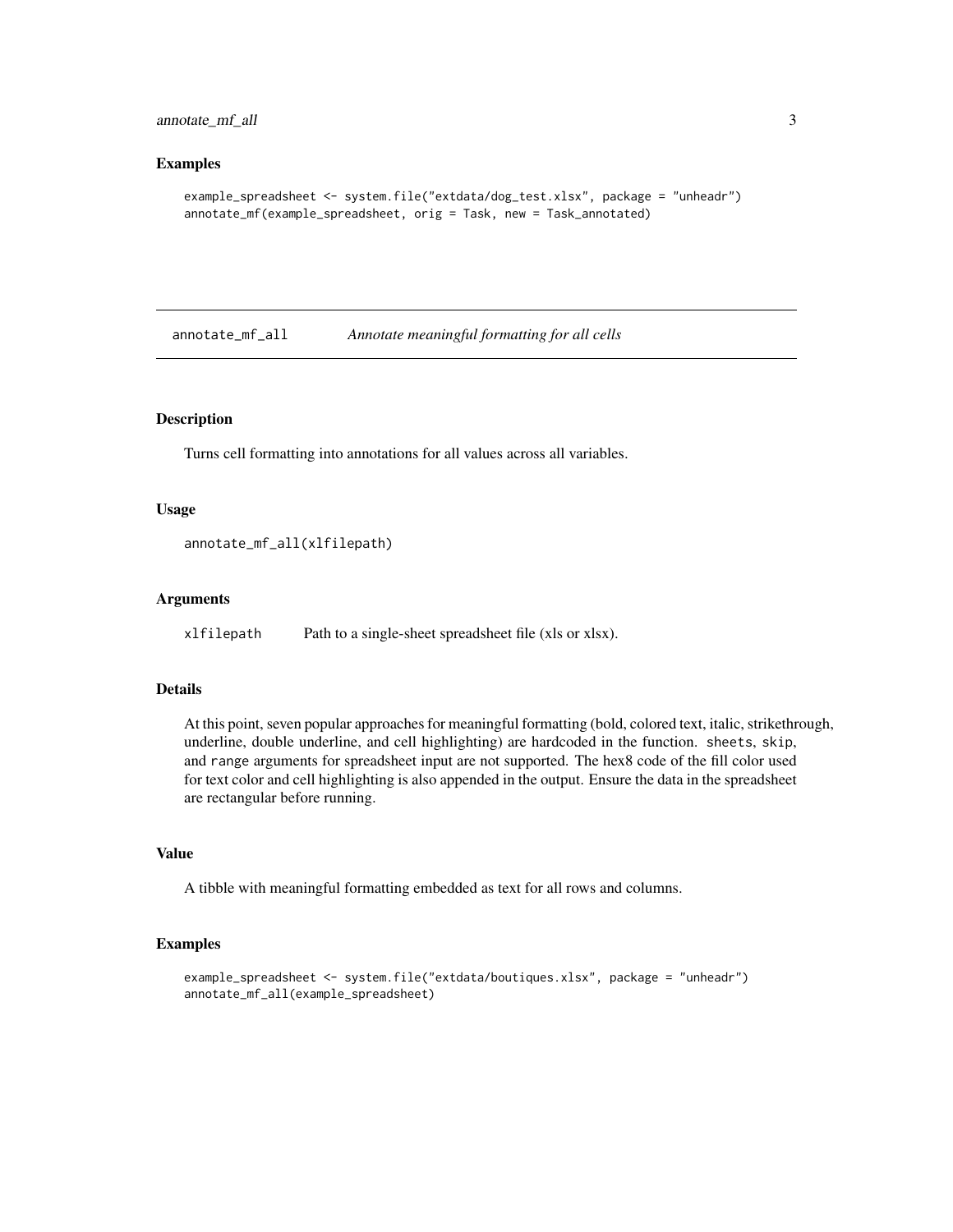#### <span id="page-3-1"></span><span id="page-3-0"></span>Description

A dataset with the numerical values that determine the behavior and performance of selected military units available in AoE2:DE (July 2020 Game Update).

#### Usage

AOEunits

#### Format

A data frame with 128 observations of 19 variables:

unit Unit name building Building in which each unit is trained type Unit class age Age at which the unit becomes trainable cost wood Unit cost in Wood cost food Unit cost in Food cost\_gold Unit cost in Gold build\_time Training time in seconds rate\_of\_fire Attack speed attack\_delay Retasking time movement\_speed Travel speed on land line\_of\_sight Vision over the surrounding area hit\_points Unit health min\_range Minimum attacking range for ranged units range Maximum attacking range for ranged units damage Damage inflicted per attack accuracy Chance that an attack will be on target melee\_armor Armor against melee attacks pierce\_armor Armor against projectiles

#### Source

Age of Empires II. Copyright Microsoft Corporation. This dataset was created under Microsoft's "Game Content Usage Rules" <https://www.xbox.com/en-us/developers/rules> using assets from Age of Empires II, and it is not endorsed by or affiliated with Microsoft. All information shown is an interpretation of data collected in-game with no guarantee on the accuracy of any of the data presented.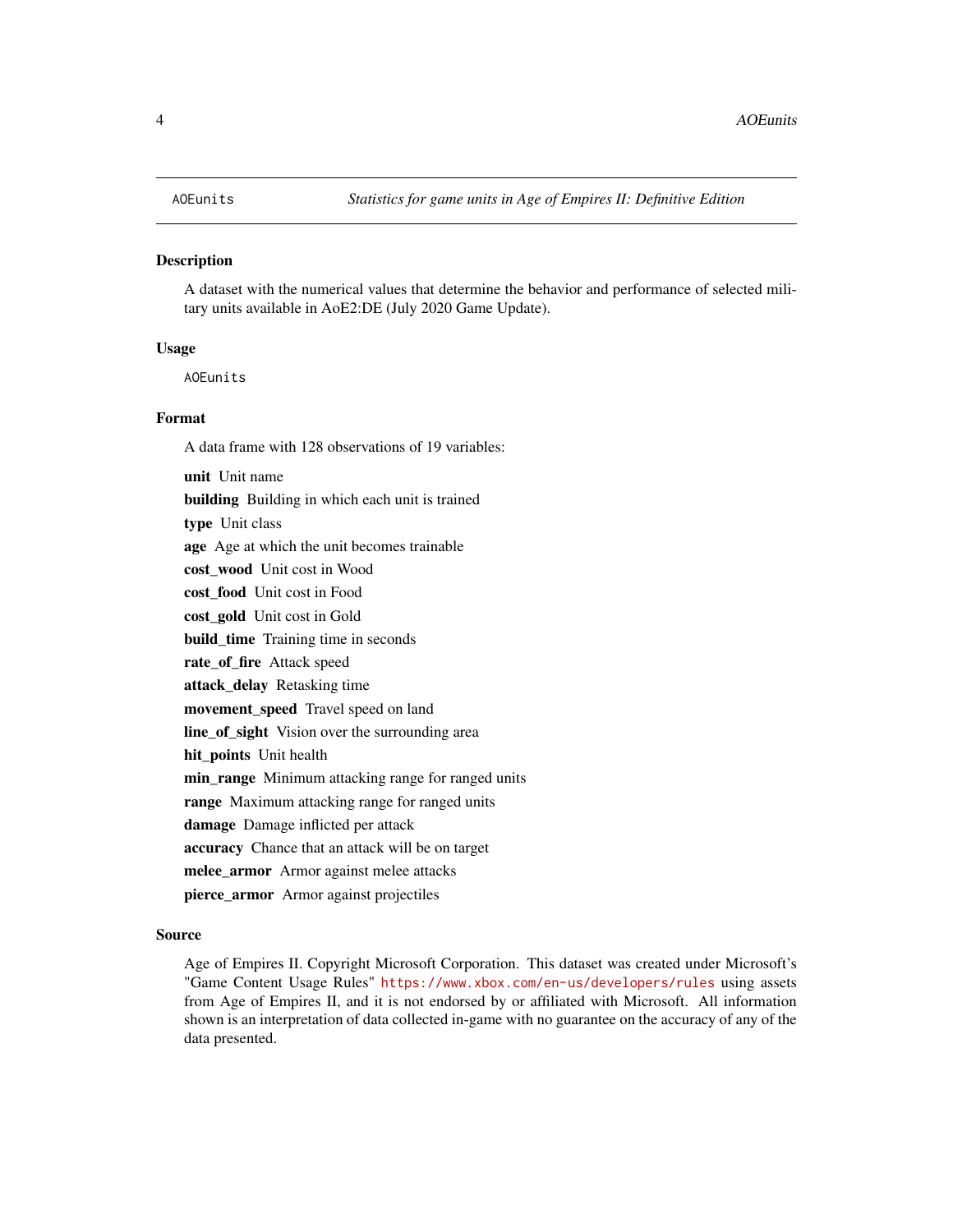<span id="page-4-0"></span>AOEunits\_raw *Statistics for game units in Age of Empires II: Definitive Edition in a messy presentation*

#### Description

A messy version of the [AOEunits](#page-3-1) dataset, meant for demonstrating data cleaning functions.

#### Usage

AOEunits\_raw

#### Format

A data frame with 139 observations of 15 variables. See AOEunits for variable descriptions.

#### Source

Age of Empires II. Copyright Microsoft Corporation. This dataset was created under Microsoft's "Game Content Usage Rules" <https://www.xbox.com/en-us/developers/rules> using assets from Age of Empires II, and it is not endorsed by or affiliated with Microsoft. All information shown is an interpretation of data collected in-game with no guarantee on the accuracy of any of the data presented.

boutiques.xlsx *boutiques.xlsx spreadsheet*

#### Description

Open XML Format Spreadsheet with 1 sheet, 6 columns, and 8 rows. Toy dataset with Q1 profits for different store locations. Additional information is encoded as meaningful formatting. Bold indicates losses (negative values), colors indicate continent, and italic indicates a second location in the same city.

# Details

This data is used in the example for annotate\_mf\_all().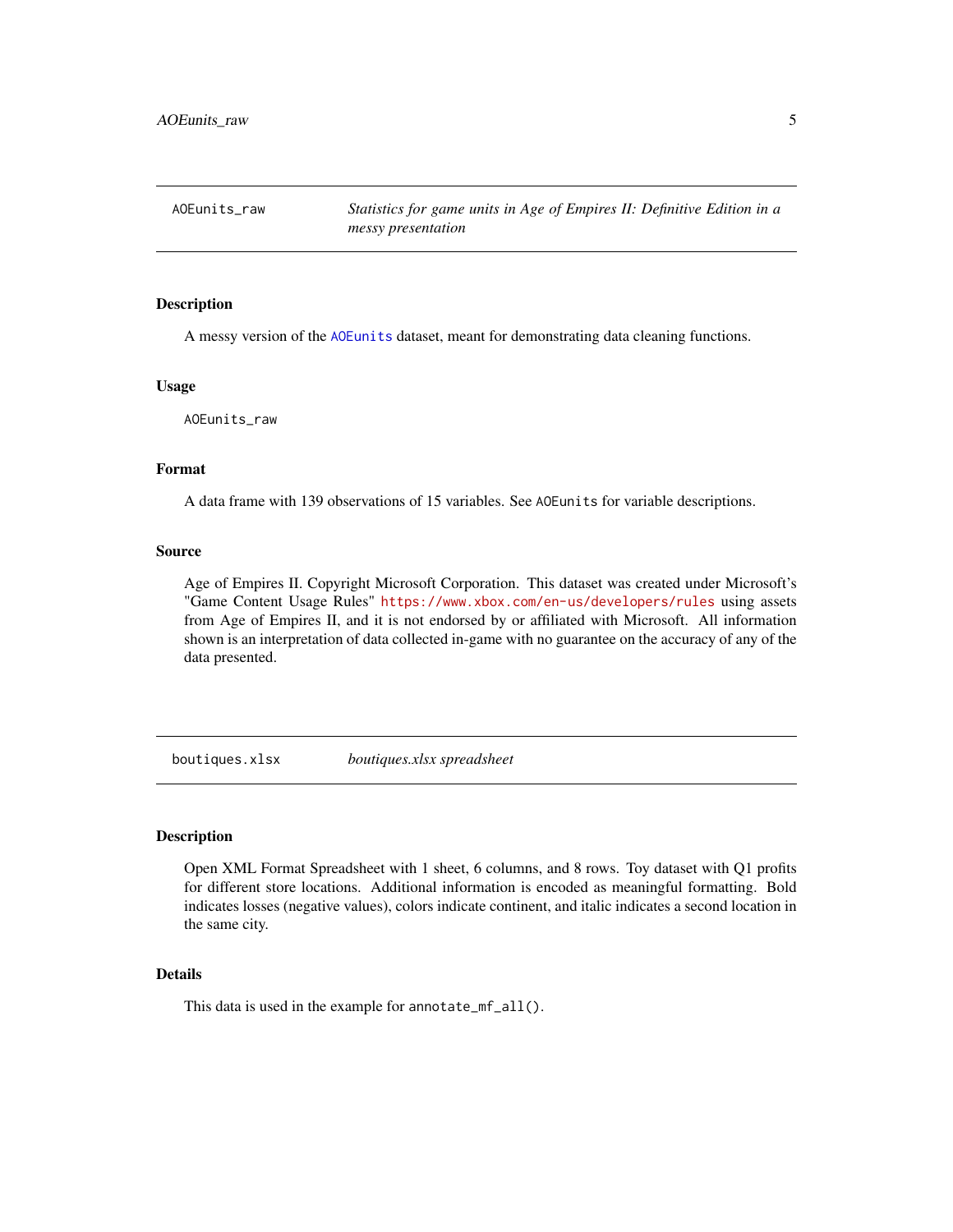<span id="page-5-0"></span>

#### Description

Open XML Format Spreadsheet with 1 sheet, 2 columns, and 12 rows. Items describe various tasks or behaviors that dogs can be evaluated on, assigned into three categories which appear along with their average scores as embedded subheaders with meaningful formatting.

# Details

This data is used in the example for annotate\_mf().

# Source

Items are modified from the checklist written by Junior Watson.

# References

http://www.dogtrainingbasics.com/checklist-well-behaved-dog/

mash\_colnames *Make many header rows into column names*

# Description

Make many header rows into column names

#### Usage

```
mash_colnames(
  df,
  n_name_rows,
  keep_names = TRUE,
  sliding_headers = FALSE,
  sep = ""
)
```
## Arguments

| df          | A data, frame or tibble object in which the names are broken up across the  |
|-------------|-----------------------------------------------------------------------------|
|             | top <i>n</i> rows.                                                          |
| n name rows | Number of rows at the top of the data to be used to create the new variable |
|             | (column) names. Must be $\geq 1$ .                                          |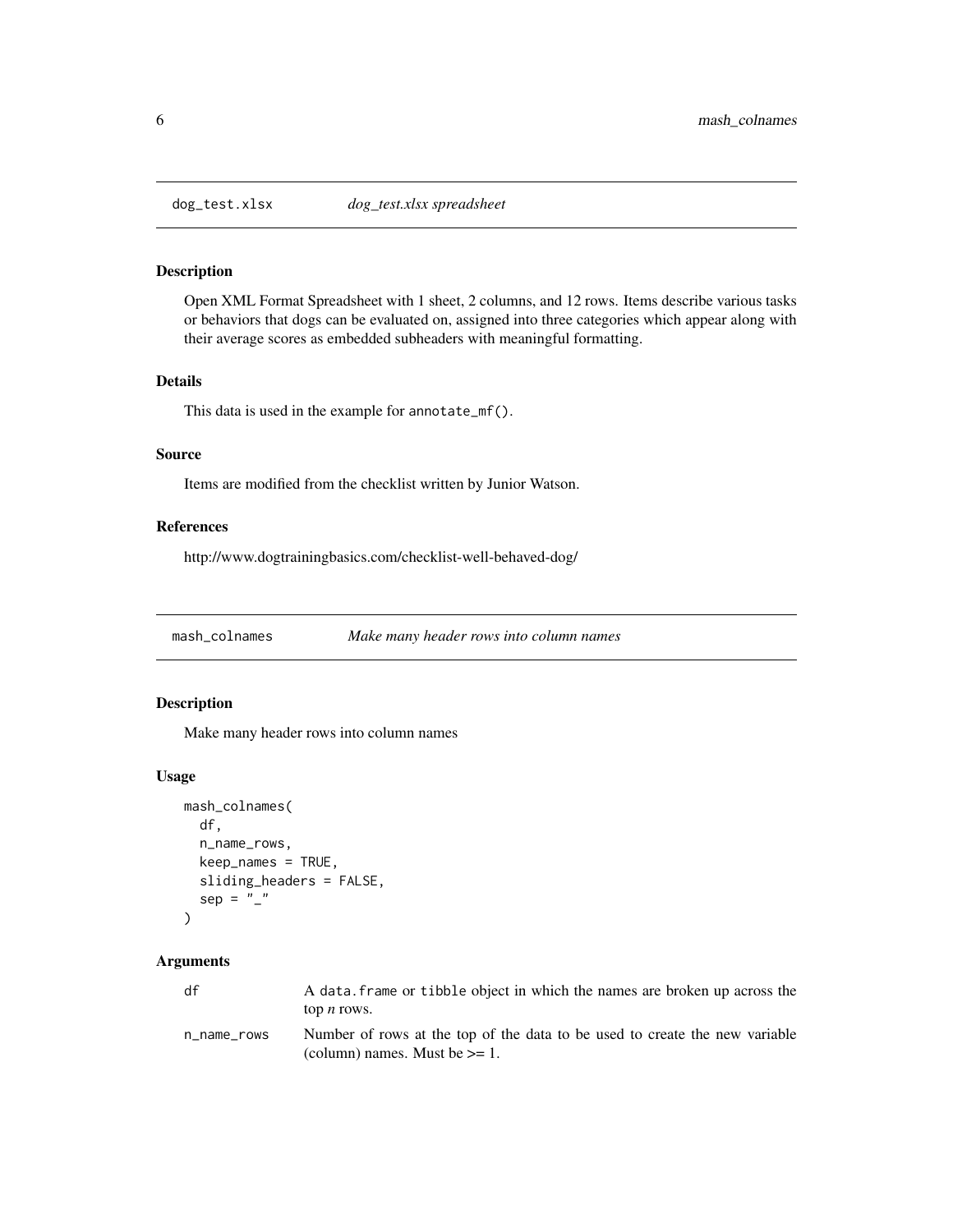# mash\_colnames 7

| keep_names      | If TRUE, existing names will be included in building the new variable names.                                              |  |  |  |  |  |  |
|-----------------|---------------------------------------------------------------------------------------------------------------------------|--|--|--|--|--|--|
|                 | Defaults to TRUE.                                                                                                         |  |  |  |  |  |  |
| sliding_headers |                                                                                                                           |  |  |  |  |  |  |
|                 | If TRUE, empty values in the first (topmost) header header row be filled column-<br>wise. Defaults to FALSE. See details. |  |  |  |  |  |  |
| sep             | Character string to separate the unified values (default is underscore).                                                  |  |  |  |  |  |  |

# Details

Tables are often shared with the column names broken up across the first few rows. This function takes the number of rows at the top of a table that hold the broken up names and whether or not to include the names, and mashes the values column-wise into a single string for each column. The keep\_names argument can be helpful for tables we imported using a skip argument. If keep\_names is set to FALSE, adjust the value of n\_name\_rows accordingly.

This function will throw a warning when possible NA values end up in the variable names. sliding\_headers can be used for tables with ragged names in which not every column has a value in the very first row. In these cases attribution by adjacency is assumed, and when sliding\_headers is set to TRUE the names in the topmost row are filled row-wise. This can be useful for tables reporting survey data or experimental designs in an untidy manner.

# Value

The original data frame, but with new column names and without the top n rows that held the broken up names.

#### Author(s)

This function was originally contributed by Jarrett Byrnes through a GitHub issue.

#### Examples

```
babies <-
 data.frame(
   stringsAsFactors = FALSE,
   Baby = c(NA, NA, "Angie", "Yean", "Pierre"),
   Age = c("in", "months", "11", "9", "7"),
   Weight = c("kg", NA, "2", "3", "4"),
   Ward = c(NA, NA, "A", "B", "C"))
# Including the object names
mash_colnames(babies, n_name_rows = 2, keep_names = TRUE)
babies_skip <-
 data.frame(
   stringsAsFactors = FALSE,
   X1 = c("Baby", NA, NA, "Jennie", "Yean", "Pierre"),
   X2 = c("Age", "in", "months", "11", "9", "7"),
   X3 = c("Hospital", NA, NA, "A", "B", "A")
 )
#' # Discarding the automatically-generated names (X1, X2, etc...)
```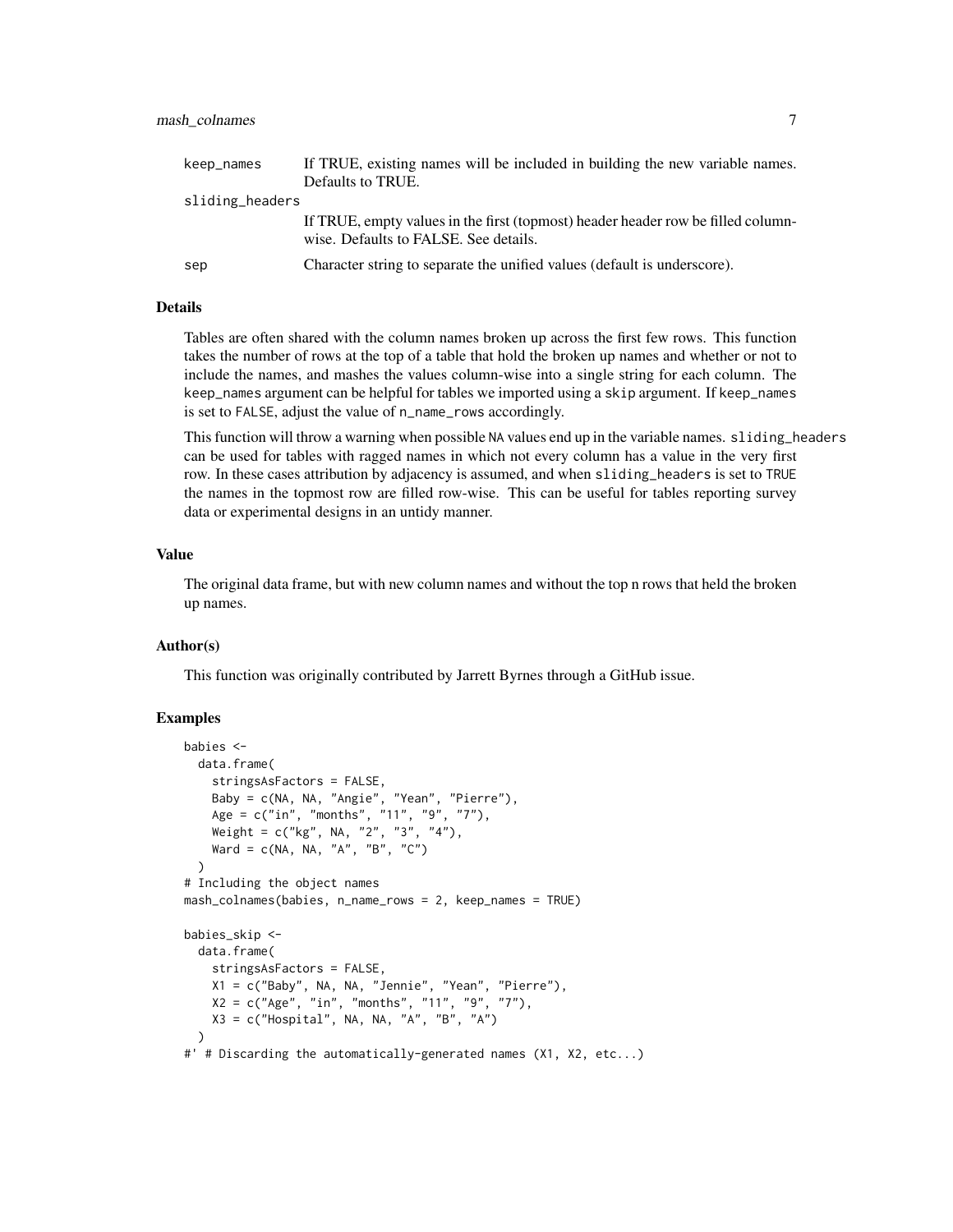```
mash_colnames(babies_skip, n_name_rows = 3, keep_names = FALSE)
fish_experiment <-
  data.frame(
   stringsAsFactors = FALSE,
   X1 = c("Sample", NA, "Pacific", "Atlantic", "Freshwater"),
   X2 = c("Larvae", "Control", "12", "11", "10"),X3 = c(NA, "Low Dose", "11", "12", "8"),
   X4 = c(NA, "High Dose", "8", "7", "9"),
   X5 = c("Adult", "Control", "13", "13", "8"),
    X6 = c(NA, "Low Dose", "13", "12", "7"),
    X7 = c(NA, "High Dose", "10", "10", "9")
  )
# Ragged names
mash_colnames(fish_experiment,
  n_name_rows = 2,
  keep_names = FALSE, sliding_headers = TRUE
)
```
primates2017 *Comparative data for 54 species of primates*

#### Description

A dataset with embedded subheaders.

#### Usage

primates2017

# Format

A data frame with 69 rows and 4 variables:

scientific\_name scientific names, with geographic region and taxonomic family embedded as subheaders.

common\_name vernacular name

red\_list\_status IUCN Red List Status in January 2017

mass\_kg mean body mass in kilograms

#### Source

Estrada, Alejandro, et al. "Impending extinction crisis of the world's primates: Why primates matter." Science Advances 3.1 (2017): e1600946. doi: [10.1126/sciadv.1600946](https://doi.org/10.1126/sciadv.1600946)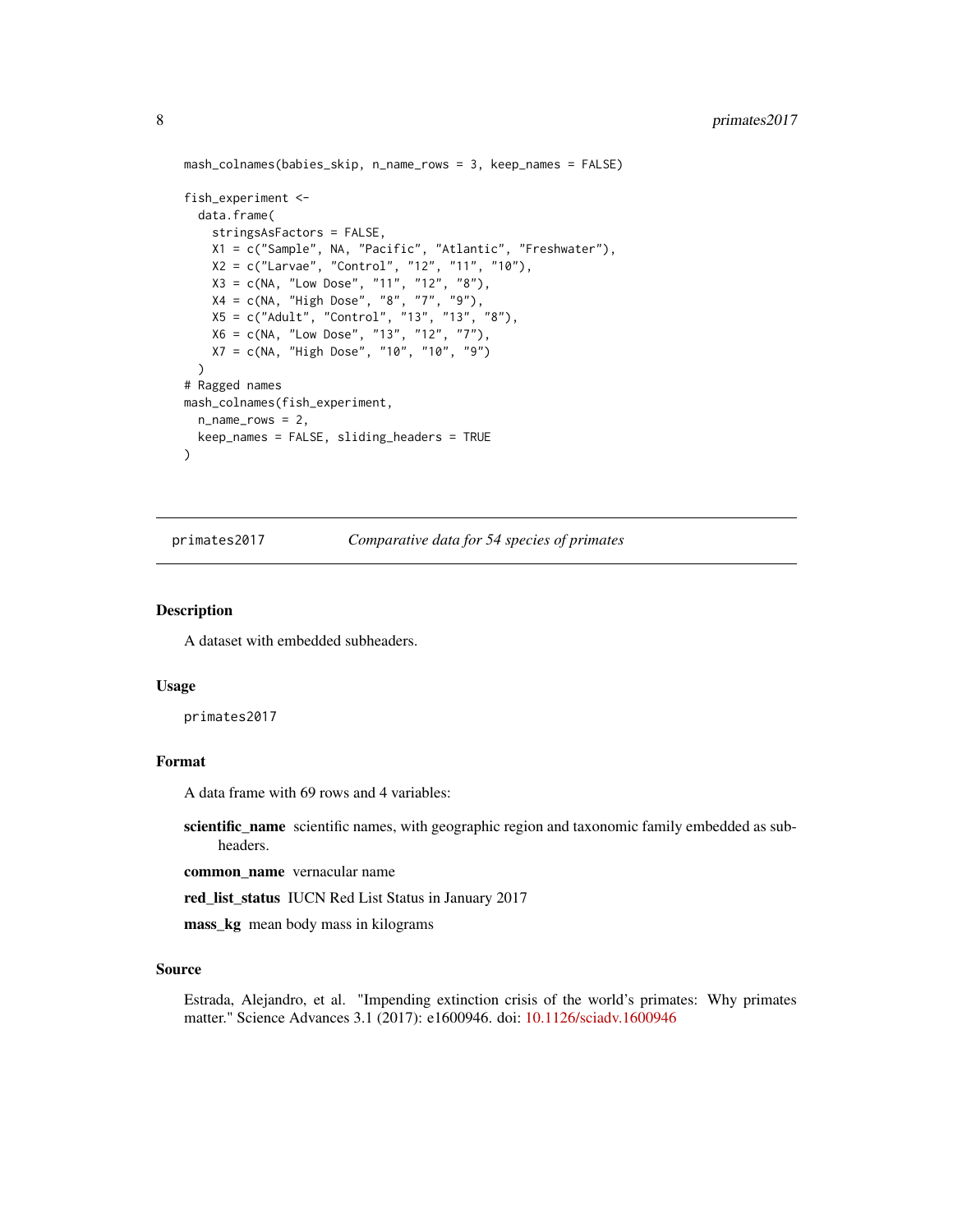<span id="page-8-0"></span>primates2017\_broken *Comparative data for 16 species of primates with some broken values*

# Description

A dataset with embedded subheaders and some values (T. obscurus, T. leucocephalus and N. bengalensis) in the scientific\_names variable broken up across two rows (typically done to fit the content in a table).

#### Usage

primates2017\_broken

# Format

A data frame with 19 rows and 4 variables:

scientific\_name scientific names, with embedded subheaders for geographic region and taxonomic family and broken values

common\_name vernacular name

red\_list\_status IUCN Red List Status in January 2017

mass\_kg mean body mass in kilograms

#### Source

Estrada, Alejandro, et al. "Impending extinction crisis of the world's primates: Why primates matter." Science Advances 3.1 (2017): e1600946. doi: [10.1126/sciadv.1600946](https://doi.org/10.1126/sciadv.1600946)

primates2017\_wrapped *Comparative data for two species of primates*

#### Description

A dataset in which the elements for some of the values are in separate rows'

#### Usage

primates2017\_wrapped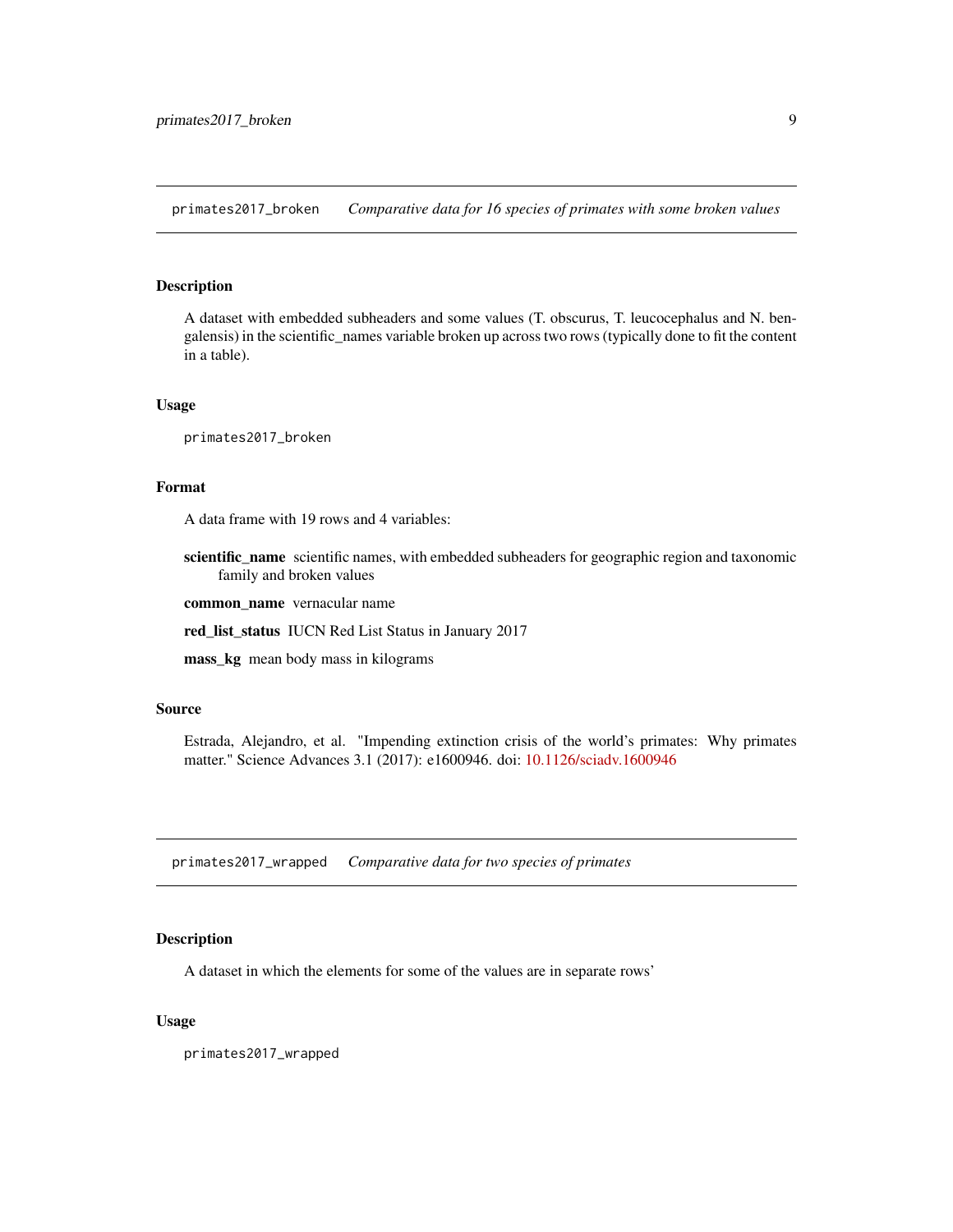# Format

A data frame with 9 rows and 6 variables:

scientific\_name scientific names, see reference common\_name vernacular name habitat habitat types listed in the IUCN Red List assessments red\_list\_status IUCN Red List Status in January 2017 mass\_kg mean body mass in kilograms country Countries where the species is present, from IUCN Red List assessments

#### Source

Estrada, Alejandro, et al. "Impending extinction crisis of the world's primates: Why primates matter." Science Advances 3.1 (2017): e1600946. doi: [10.1126/sciadv.1600946](https://doi.org/10.1126/sciadv.1600946)

regex\_valign *Vertical character string alignment through regular expressions*

# Description

Aligning strings with regex.

#### Usage

```
regex_valign(stringvec, regex_ai, sep_str = "")
```
#### Arguments

| stringvec | A character vector with one element for each line.                                                     |
|-----------|--------------------------------------------------------------------------------------------------------|
| regex_ai  | A regular expression matching the position for alignment.                                              |
| sep_str   | Optional character vector that will be inserted at the positions matched by the<br>regular expression. |

## Details

Written mainly for reading fixed width files, text, or tables parsed from PDFs.

# Value

A character vector with one element for each line, with padding inserted at the matched positions so that elements are vertically aligned across lines.

# See Also

This function is based loosely on textutils::valign().

<span id="page-9-0"></span>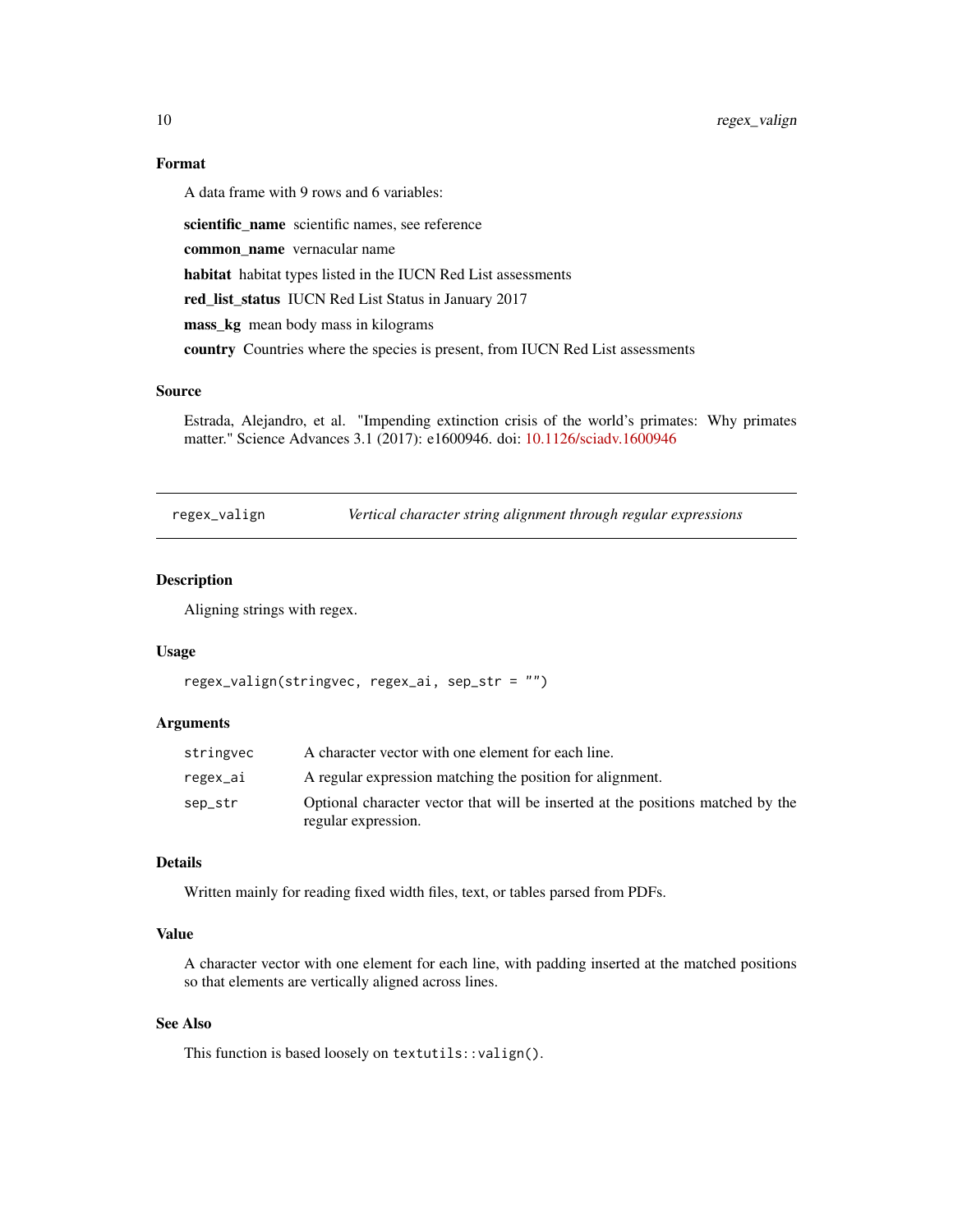# <span id="page-10-0"></span>unbreak\_rows 11

#### Examples

```
guests <-
 unlist(strsplit(c("6 COAHUILA 20/03/2020
7 COAHUILA 20/03/2020
18 BAJA CALIFORNIA 16/03/2020
109 CDMX 12/03/2020
1230 QUERETARO 21/03/2020"), "\n"))
# align at first uppercase word boundary , inserting a separator
regex_valign(guests, "\\b(?=[A-Z])", " - ")
# align dates at end of string
regex_valign(guests, "\\b(?=[0-9]{2}[\\/]{1}[0-9]{2}[\\/]{1}[0-9]{4}$)")
```
unbreak\_rows *Merge rows up*

# Description

Merge rows up

# Usage

```
unbreak_rows(df, regex, ogcol, sep = " ")
```
#### Arguments

| df    | A data frame with at least two contiguous rows to be merged.                                                     |
|-------|------------------------------------------------------------------------------------------------------------------|
| regex | A regular expression to identify sets of rows to be merged, meant for the leading<br>of the two contiguous rows. |
| ogcol | Variable with the text strings to match.                                                                         |
| sep   | Character string to separate the unified values (default is space).                                              |

# Details

This function recodes empty strings ("") to NA for smoother pattern matching.

# Value

A tibble or data frame with merged rows. Values of the lagging rows are pasted onto the values in the leading row, whitespace is squished, and the lagging row is dropped.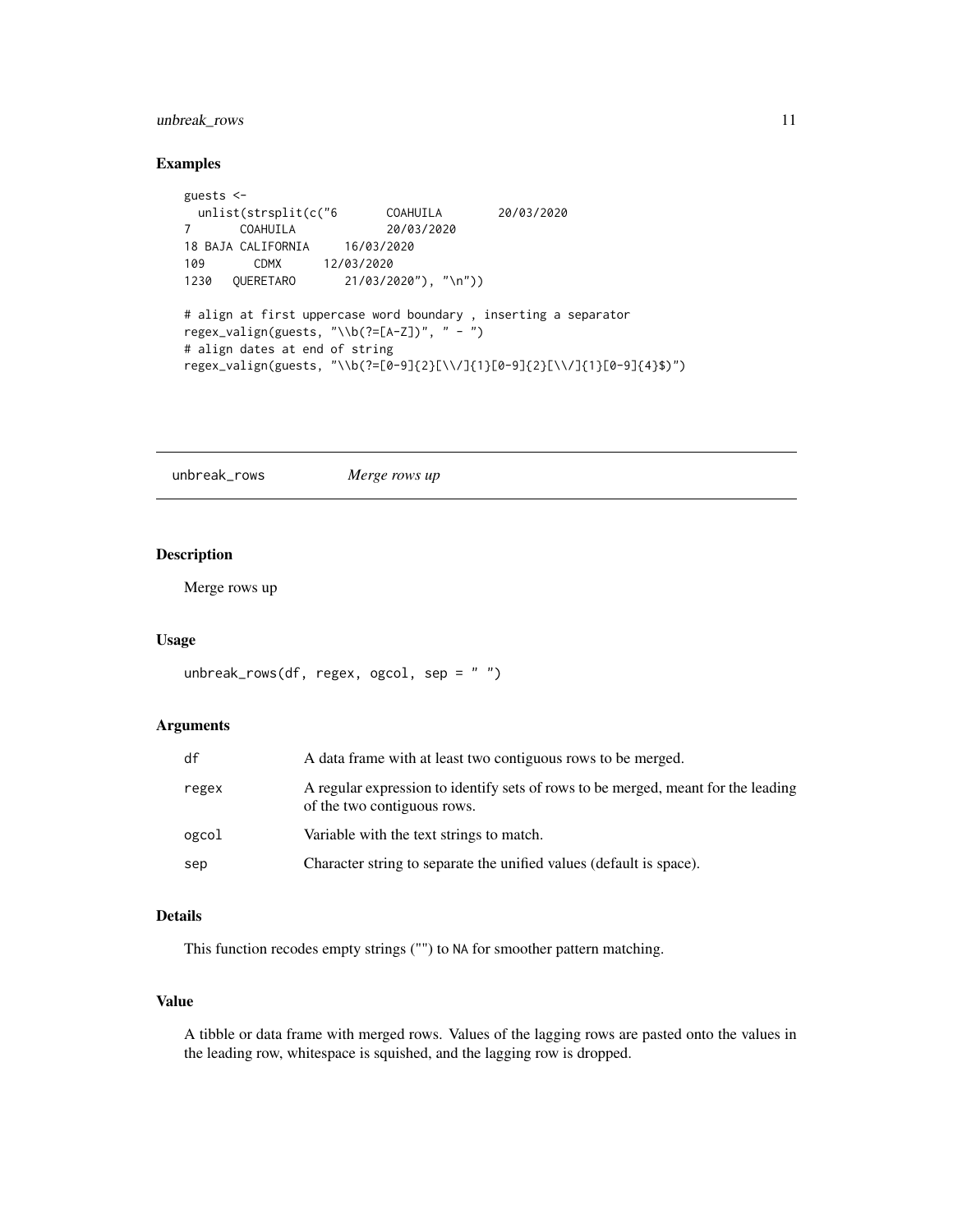# Examples

```
bball <-
  data.frame(
   stringsAsFactors = FALSE,
   v1 = c("Player", NA, "Sleve McDichael", "Dean Wesrey",
      "Karl Dandleton"
    ),
    v2 = c("Most points", "in a game", "55", "43", "41"),
   v3 = c("Season", "(year ending)", "2001", "2000", "2010")
  \lambdaunbreak_rows(bball, "Most", v2)
```

| unbreak vals | Unbreak values using regex to match the lagging half of the broken |  |  |  |
|--------------|--------------------------------------------------------------------|--|--|--|
|              | value                                                              |  |  |  |

#### Description

Unbreak values using regex to match the lagging half of the broken value

# Usage

```
unbreak_vals(df, regex, ogcol, newcol, sep = " ", slice_groups)
```
# Arguments

| df           | A data frame with one or more values within a variable broken up across two<br>rows. |
|--------------|--------------------------------------------------------------------------------------|
| regex        | Regular expression for matching the trailing (lagging) half of the broken values.    |
| ogcol        | Variable to unbreak.                                                                 |
| newcol       | Name of the new variable with the unified values.                                    |
| sep          | Character string to separate the unified values (default is space).                  |
| slice_groups | Deprecated. See details and Package News.                                            |

#### Details

This function is limited to quite specific cases, but useful when dealing with tables that contain, for example, scientific names broken across two rows. For unwrapping values, see [unwrap\\_cols](#page-13-1).

# Value

A tibble with 'unbroken' values. The variable that originally contained the broken values gets dropped, and the new variable with the unified values is placed as the first column. The slice\_groups argument is now deprecated; the extra rows and the variable with broken values will be dropped.

<span id="page-11-0"></span>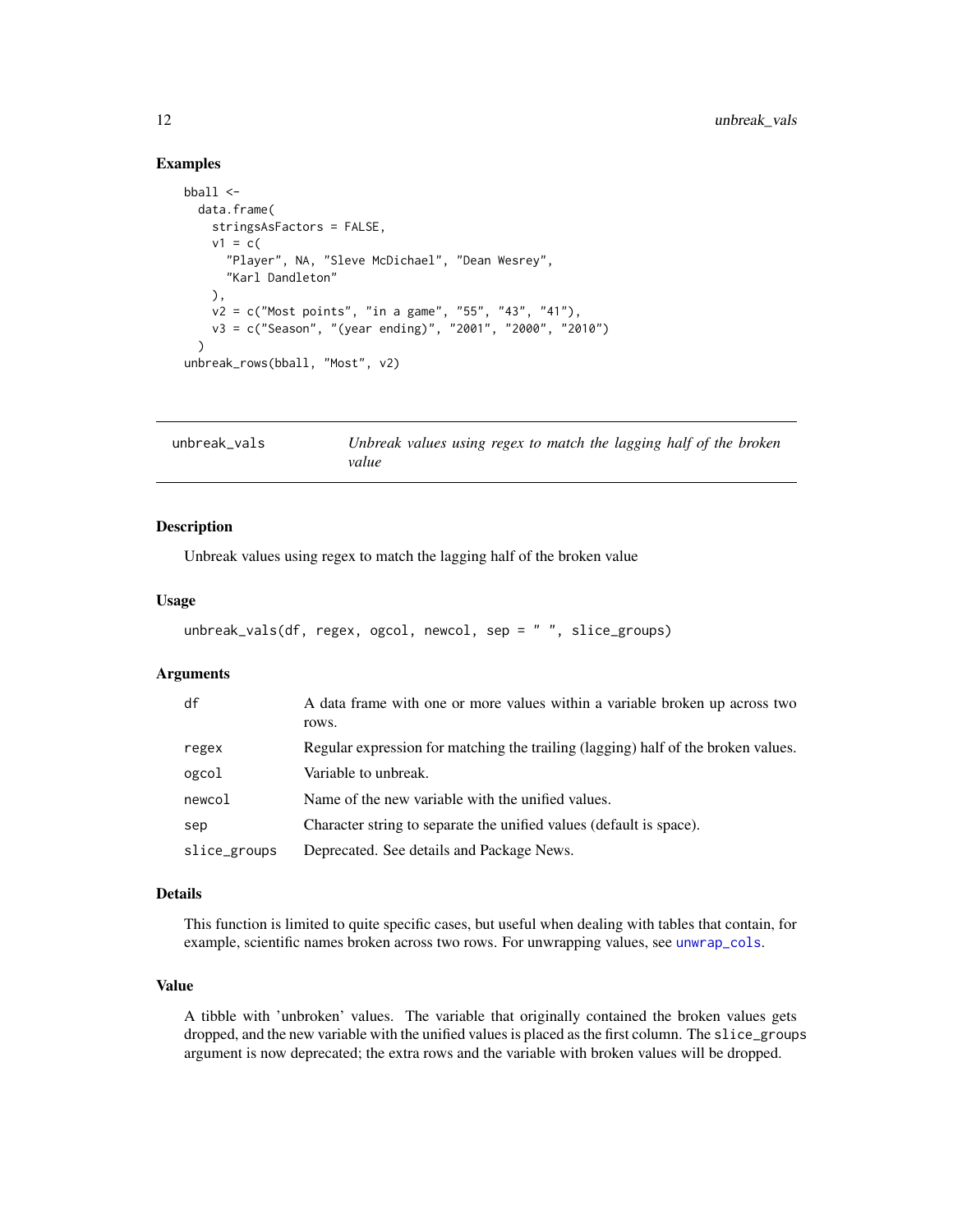#### <span id="page-12-0"></span> $untangle2$  13

### Examples

```
data(primates2017_broken)
# regex matches strings starting in lowercase (broken species epithets)
unbreak_vals(primates2017_broken, "^[a-z]", scientific_name, sciname_new)
```
untangle2 *Rectangling embedded subheaders*

# Description

Rectangling embedded subheaders

#### Usage

untangle2(df, regex, orig, new)

#### Arguments

| df    | A data frame with embedded subheaders.               |
|-------|------------------------------------------------------|
| regex | Regular expression to match the subheaders.          |
| orig  | Variable containing the extraneous subheaders.       |
| new   | Name of variable that will contain the group values. |

## Details

Special thanks to Jenny Bryan for fixing the initial tidyeval code and overall function structure.

# Value

A tibble without the matched subheaders and a new variable containing the grouping data.

#### Examples

```
data(primates2017)
# put taxonomic family in its own variable (matches the suffix "DAE")
untangle2(primates2017, "DAE$", scientific_name, family)
# put geographic regions in their own variable (matching them all by name)
untangle2(
  primates2017, "Asia|Madagascar|Mainland Africa|Neotropics",
  scientific_name, family
)
# with magrittr pipes (re-exported in this package)
primates2017 %>%
  untangle2("DAE$", scientific_name, family) %>%
 untangle2(
    "Asia|Madagascar|Mainland Africa|Neotropics",
    scientific_name, region
  \lambda
```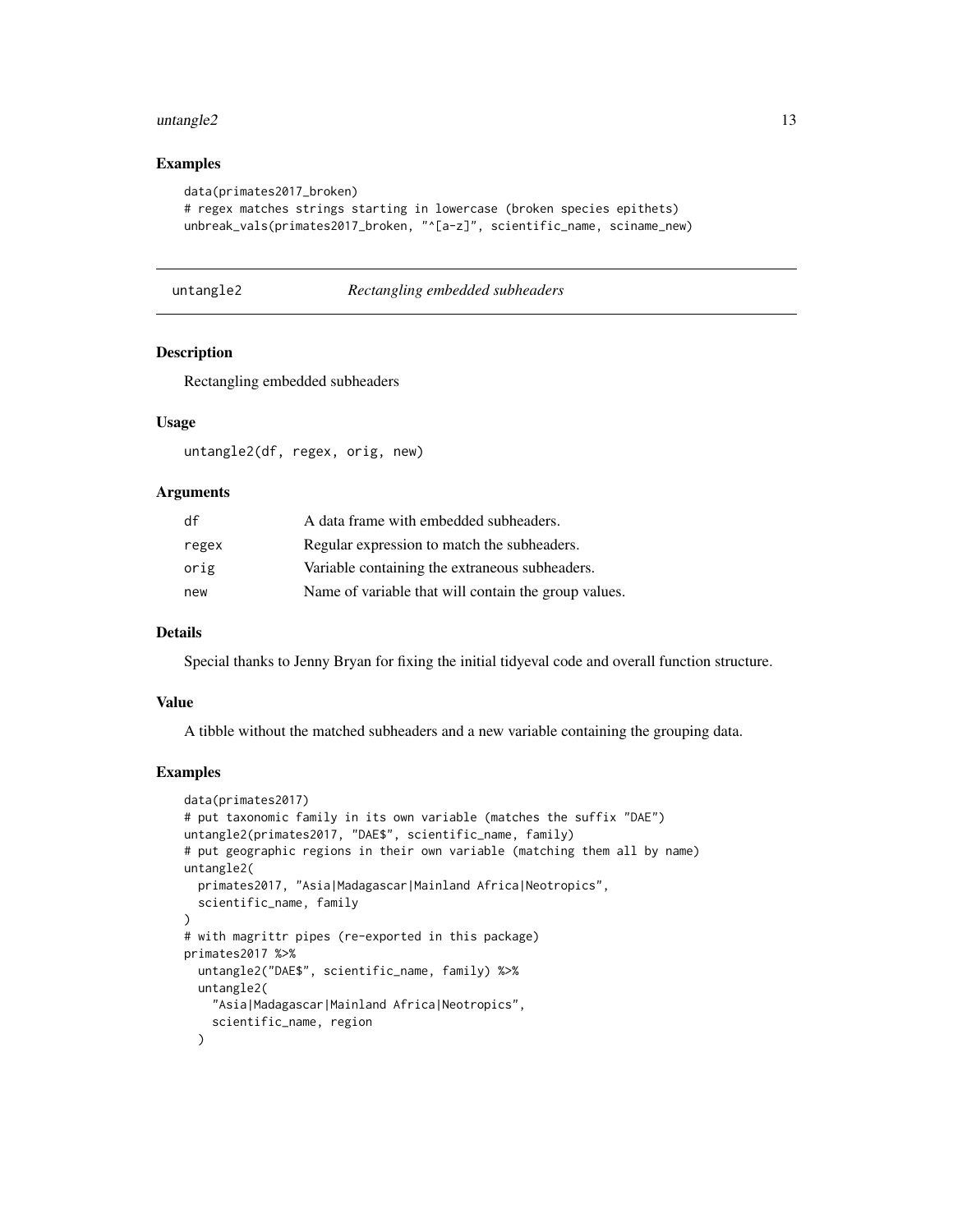<span id="page-13-1"></span><span id="page-13-0"></span>

# Description

Unwrap values and clean up NAs used as padding

# Usage

unwrap\_cols(df, groupingVar, separator)

# Arguments

| df          | A data frame with wrapped values and an inconsistent number of NA values<br>used to as within-group padding. |
|-------------|--------------------------------------------------------------------------------------------------------------|
| groupingVar | Name of the variable describing the observational units.                                                     |
| separator   | Character string defining the separator that will delimit the elements of the un-<br>wrapped value.          |

# Details

This is roughly the opposite of tidyr::separate\_rows().

# Value

A summarized tibble. Order is preserved in the grouping variable by making it a factor.

# Examples

```
data(primates2017_wrapped)
# using commas to separate elements
unwrap_cols(primates2017_wrapped, scientific_name, ", ")
# separating with semicolons
df <- data.frame(
 ounits = c("A", NA, "B", "C", "D", NA),
  vals = c(1, 2, 2, 3, 1, 3)
\mathcal{L}unwrap_cols(df, ounits, ";")
```
%>% *re-export magrittr pipe operator*

# Description

re-export magrittr pipe operator